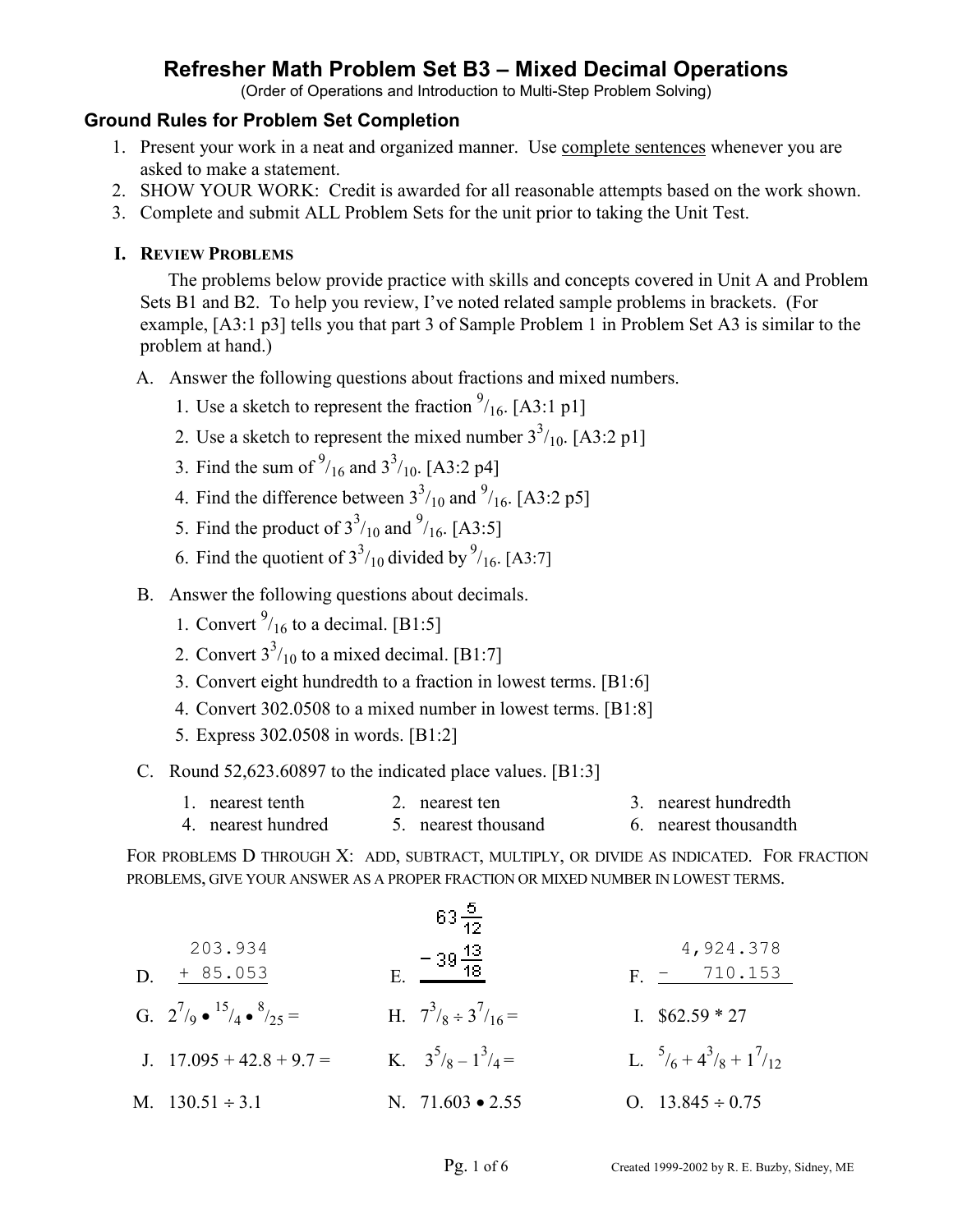(Order of Operations and Introduction to Multi-Step Problem Solving)

| 15                               | 5,397.34                      | 58                         |
|----------------------------------|-------------------------------|----------------------------|
| $-17\frac{3}{5}$<br>$\mathbf{P}$ | 659.077<br>$+2,035.788$<br>Q. | $\mathbb{R}$               |
| S. $23.64(1,000)$                | $T. 8.35$ ) 1803.6            | U. $(1.284)5.22$           |
|                                  | $71\frac{7}{10}$              |                            |
| 7.56<br>V.<br>3.573              | + $27\frac{2}{3}$<br>W        | 576.2403<br>Х.<br>381.0517 |

FOR PROBLEMS Y AND Z, COMPLETELY SOLVE ALL PARTS USING STEPS (*i*), (*ii*), AND (*iii*) BELOW.

- *i*. State what it is you are to find. Give your answer as a complete sentence.
- *ii*. Solve the problem, showing your work.
- *iii*. State the answer in a complete sentence.
- Y. Ellen is going to make muffins and cheesecake for the church supper. The muffin recipe uses  $3/4$  cup of milk and makes 12 muffins and the cheesecake recipe serves 12 and calls for  $1^{1}/3$ cups of milk. She has a half-gallon (8 cups) on hand before she starts baking.
	- 1. She wants to make 18 muffins, so she must multiply the recipe by  $1^{1/2}$ . How many cups of milk does she need to make the muffins.
		- 2. How many cups of milk does she need to make 18 muffins and one cheesecake?
		- 3. How many cups of milk will she have left after making 18 muffins and one cheesecake?
- Z. Joey bought a 24-can case of cat food that was on sale for \$7.99 (regular price \$11.76) and a 7-pound bucket of dry cat food for \$3.99 (regular price \$5.99).
	- 1. To the nearest cent, what was the cost per can of cat food while on sale?
	- 2. If the tax on these items was 66¢, how much did Joey pay for the items he bought.
	- 3. How much did he save on the case of cat food by buying it on sale?
- AA. Measure each line below to the nearest tenth of a centimeter.

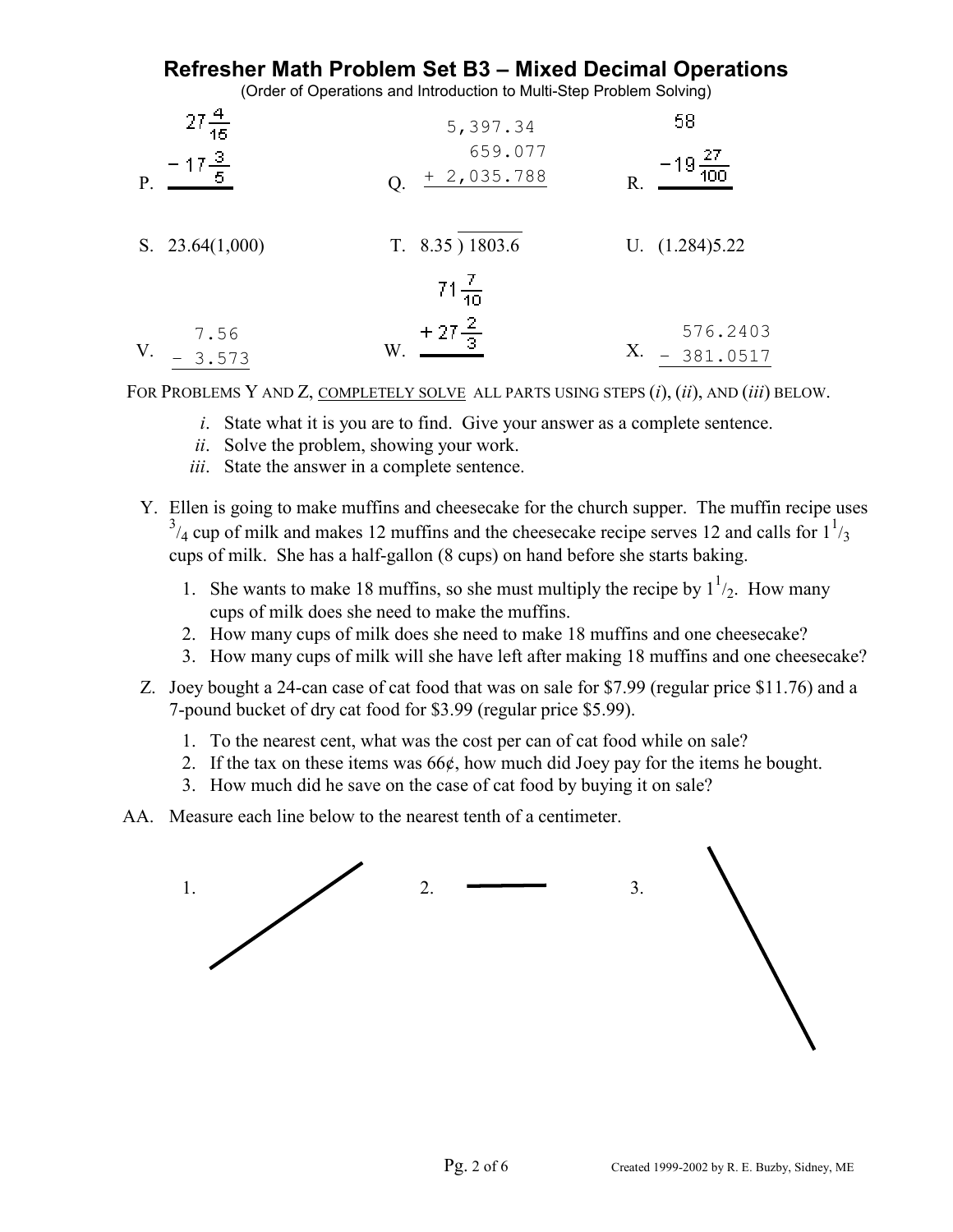(Order of Operations and Introduction to Multi-Step Problem Solving)

#### **II. MIXED DECIMAL OPERATIONS & THE ORDER OF OPERATIONS**

Up to this point in the course we have dealt only with problems that involved one operation. (That is to say they have been all addition, all subtraction, all multiplication, or all division.) Unfortunately, most real-life problems involve more than one operation. For example, we may have to multiply then subtract or we may have to add then divide, and so on. Thus, we will now go over the rules for performing multiple operations within the same problem. These rules are known as the Order of Operations.

You should refer to the handout entitled "Order of Operations" as you work through the examples and practice problems. Don't let the "Advanced Examples" in the handout scare you – we will only deal with basic problems in this course, saving those involving exponents for later courses.

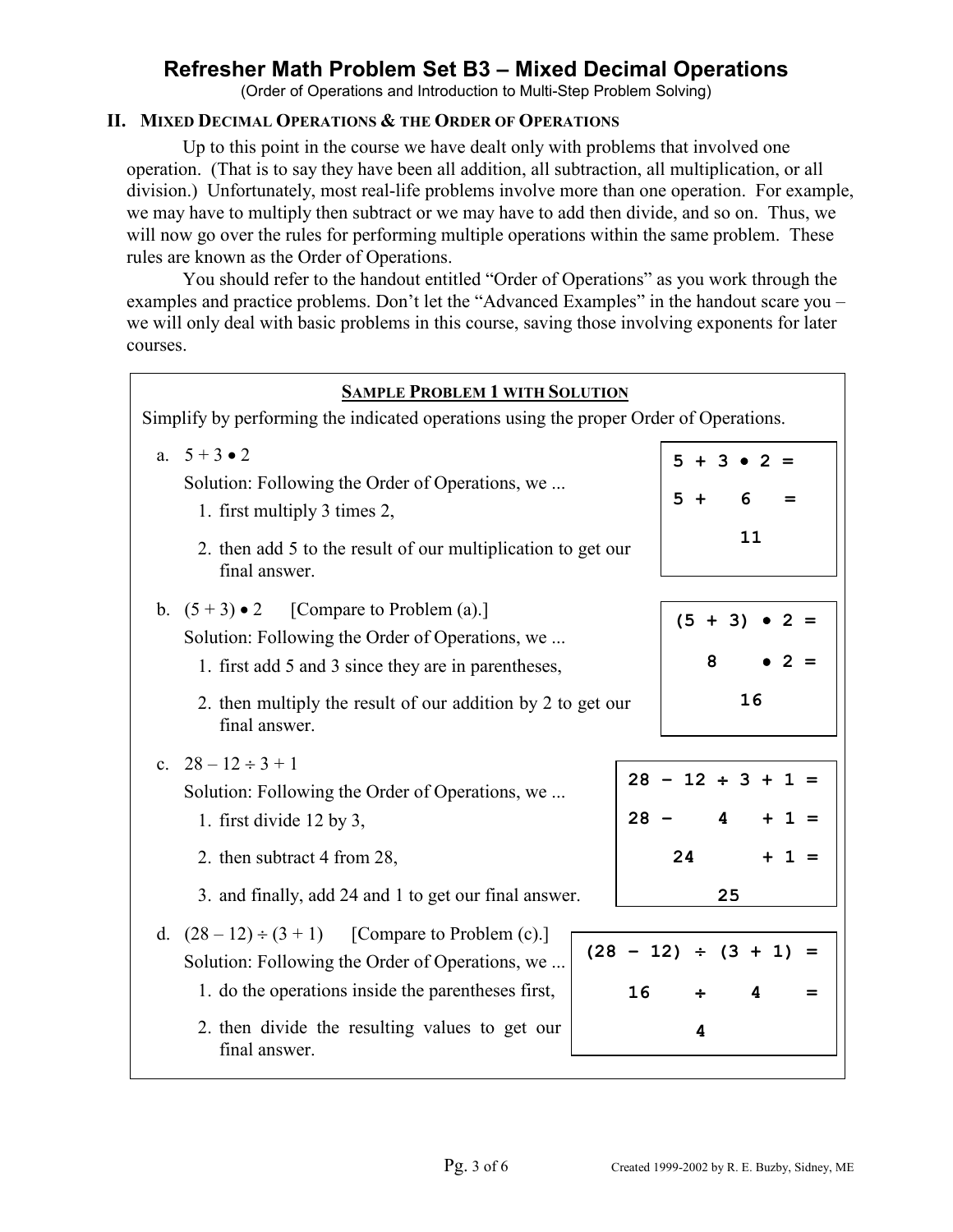(Order of Operations and Introduction to Multi-Step Problem Solving)

FOR PROBLEMS A THROUGH I, SIMPLIFY BY PERFORMING THE INDICATED OPERATIONS USING THE PROPER ORDER OF OPERATIONS. REFER TO SAMPLE PROBLEM 1 AND THE "ORDER OF OPERATIONS" HANDOUT, AS NEEDED. FOR MORE PRACTICE, SEE THE HANDOUT ENTITLED "SIMPLE ORDER OF OPERATIONS PRACTICE PROBLEMS".

| A. $7 + 2 \cdot 6 =$       | B. $(7+2)6=$      | C. $24-15 \div 3=$             |
|----------------------------|-------------------|--------------------------------|
| D. $(24-15) \div 3 =$      | E. $3+5-4*2=$     | F. $3+(5-4)*2=$                |
| G. $6.4 \cdot 3.2 - 2.4 =$ | H. $6.4(3.2-2.4)$ | I. $16.05 - 21.285 \div 3.3 =$ |

#### **III. INTRODUCTION TO MULTI-STEP PROBLEM SOLVING**

Now that we know how to simplify expressions involving mixed decimal operations we can use this skill to help solve multi-step word problems. Sample Problems 2 and 3 below demonstrate how to use mixed operation expressions and the Order of Operations to solve problems involving more than one step. We will continue to use the same three step approach that we have been using throughout the course to answer the questions.

#### **SAMPLE PROBLEM 2 WITH SOLUTION**

#### **The Problem:**

On his way home from work Paul stops at the local Qwik-Stop and buys three gallons of milk at \$2.89 a gallon. If he pays for the milk with a twenty-dollar bill, how much change should he receive?

#### **The Solution:**

- *i*. We are to find how much change Paul should get from the twenty-dollars he used to pay for the milk.
- *ii*. We first need to figure out how much Paul will pay for the milk by multiplying the cost per gallon (\$2.89) by the number of gallons (3). We then subtract this amount from the amount he gave the cashier (\$20.00).

This process can be represented by the single expression  $20.00 - 3 \cdot 2.89$ . The steps used to simplify this expression are shown in the box below.

| (1) Write the expression needed to solve<br>the problem.                      | $20.00 - 3 \cdot 2.89 =$ |
|-------------------------------------------------------------------------------|--------------------------|
| $(2)$ Multiply 3 and 2.89, as the Order of<br>Operations says we should.      | $20.00 - 8.67$           |
| $(3)$ Subtract 8.67 from 20.00, as the Order<br>of Operations says we should. | 11.33                    |

*iii*. Paul should get \$11.33 in change from the twenty-dollars he used to pay for the milk.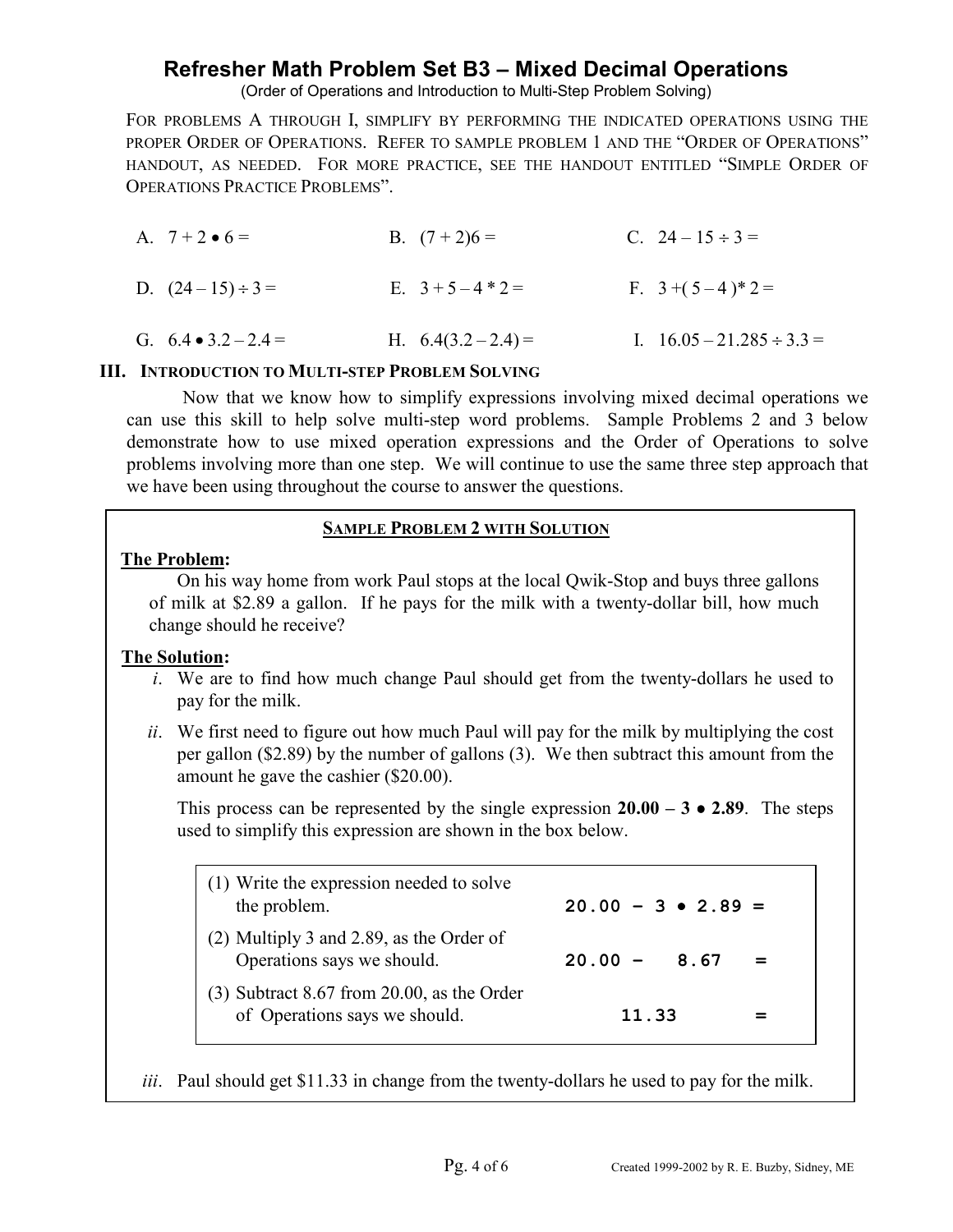(Order of Operations and Introduction to Multi-Step Problem Solving)

#### **SAMPLE PROBLEM 3 WITH SOLUTION**

#### **The Problem:**

Sheri and her three business partners made profits of \$2,563, \$1,894, and \$785 on the three jobs they completed last month. If they divide they divide the profits evenly, how much should each partner receive? Give your answer to the nearest dollar.

#### **The Solution:**

- *i*. We are to find how much, to the nearest dollar, each partner is to get from last month's profits.
- *ii*. We first need to figure out the total profits from last month by adding the profits from each job (\$2,563, \$1,894, and \$785). We then divide this amount by the number of partners (4), rounding it to the nearest dollar.

This process can be represented by the single expression  $(2563 + 1894 + 785) \div 4$ . The steps used to simplify this expression are shown in the box below.

| (1) Write the expression needed to<br>solve the problem.                          | $(2563 + 1894 + 785) \div 4 =$ |  |            |        |  |           |
|-----------------------------------------------------------------------------------|--------------------------------|--|------------|--------|--|-----------|
| (2) Add the numbers in parentheses, as the<br>Order of Operations says we should. | 5242                           |  | $\div$ 4 = |        |  |           |
| (3) Divide 5242 by 4.                                                             |                                |  |            | 1310.5 |  | $\approx$ |
| (4) Round this to the nearest dollar                                              |                                |  |            | \$1311 |  |           |

*iii*. To the nearest dollar, each partner should get \$1311 from last month's profits.

COMPLETELY SOLVE PROBLEMS A THROUGH E USING STEPS (*i*), (*ii*), AND (*iii*) BELOW. REFER TO SAMPLE PROBLEM 3, AS NEEDED. FOR MORE PRACTICE, SEE THE HANDOUT ENTITLED "SIMPLE MULTI-STEP DECIMAL WORD PROBLEM PRACTICE SHEET".

- *i*. State what it is you are to find. Give your answer as a complete sentence.
- *ii*. Solve the problem, showing your work.
- *iii*. State the answer in a complete sentence.
- A. Alice bought 4 cans of soup at  $89¢$  each. How much change should she receive if she pays for the soup with a ten-dollar bill?
- B. After driving 236 miles it took 10.2 gallon's to fill the gas tank on Ralph's car. If the gas tank on Ralph's car holds a total of 15.9 gallons, how far could he drive on one tank of gas at this mileage? Round to the nearest tenth of a unit during your calculations.
- C. Wilma bought six VCR tapes at \$3.49 each and a gallon of milk for \$2.89. If the sales tax came to \$1.05, what was Wilma's total bill?
- D. Harry uses a debit account to automatically pay for his car insurance and Internet access. His car insurance is \$74.55 per month and his Internet access provider charges \$21.95 per month. How much should Harry deposit to his debit account to cover these withdrawals for one year?
- E. The balance in Jan's checking account was \$245.86 before she deposited her bi-weekly pay of \$725.63. She then wrote checks of \$50.00 to each of her three children as Christmas gifts. What was Jan's new checking account balance?